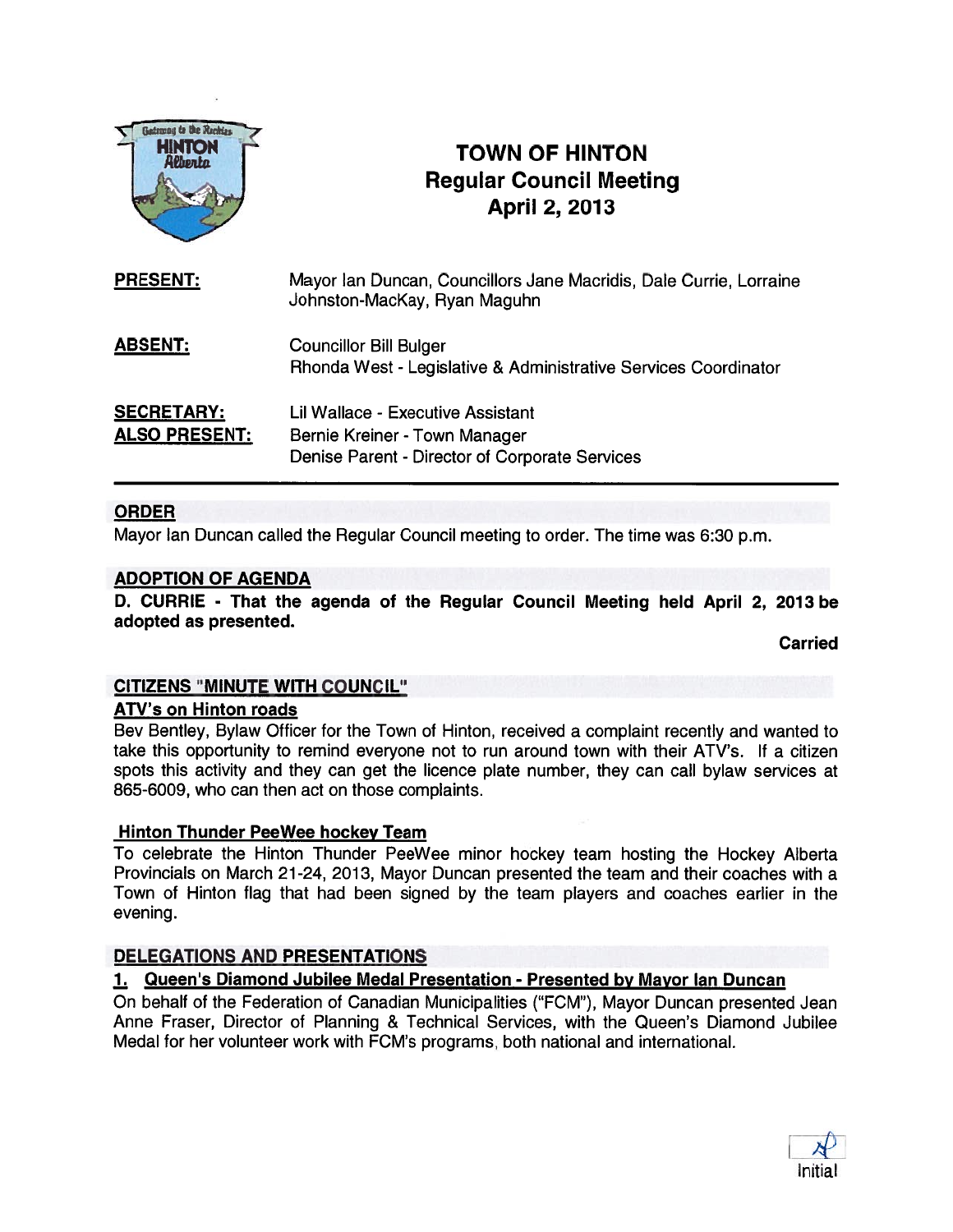### 2. Hinton Policing Committee Annual Priorities - Presented by Shona Allen, Chair and George Higgerty, Vice-Chair

Shona Allen spoke to council about the 2012-2013 priorities for this committee, being:

- Drugs/trafficking
- Asset building 40 developmental assets
- Under-age drinking
- Pro-active traffic enforcement

She then went on to discuss the priorities for 2013-2014:

- Police community relations
- Substance abuse (drug use)
- Traffic safety
- Violence (assaults)

The Hinton Policing Committee's mandate is:

- To act as <sup>a</sup> liaison between Town Council, the RCMP detachment, the By-law Enforcement Office and the citizens of Hinton; and
- foster responsible community action towards the creation of <sup>a</sup> safe, secure community.

Their website is www.hinton.ca/hpc. Citizens can also file a complaint through Laura Howarth, Director of Community & Protective Servcies, with the Town of Hinton.

### 3. Community Services Division Update - Presented by Olga Uloth (FCSS), Hetty Wilderdijk (Library), and Christopher Read (Recreation & Culture)

Laura Howarth, Director of Community & Protective Services, gave council an update on the 'Community Services" division. This division includes:

- -The Library
- Family & Community Support Services (FCSS)
- Recreation and culture.

Each department manager then presented their repor<sup>t</sup> and information.

The mayor called for <sup>a</sup> short recess. The time was 7:46 pm. The meeting resumed at 8:00 pm.

### COUNCIL MINUTES FOR ADOPTION

- 1. Standing Committee of Council Minutes March 18, 2013
- 2. Regular Meeting of Council Minutes March 19, 2013

### J. MACRIDIS - That the Minutes listed above be approved as presented.

Carried

### ACTION ITEMS

Refer to the Regular Council Meeting Agenda package for April 2, 2013 for detailed background information on these decisions.

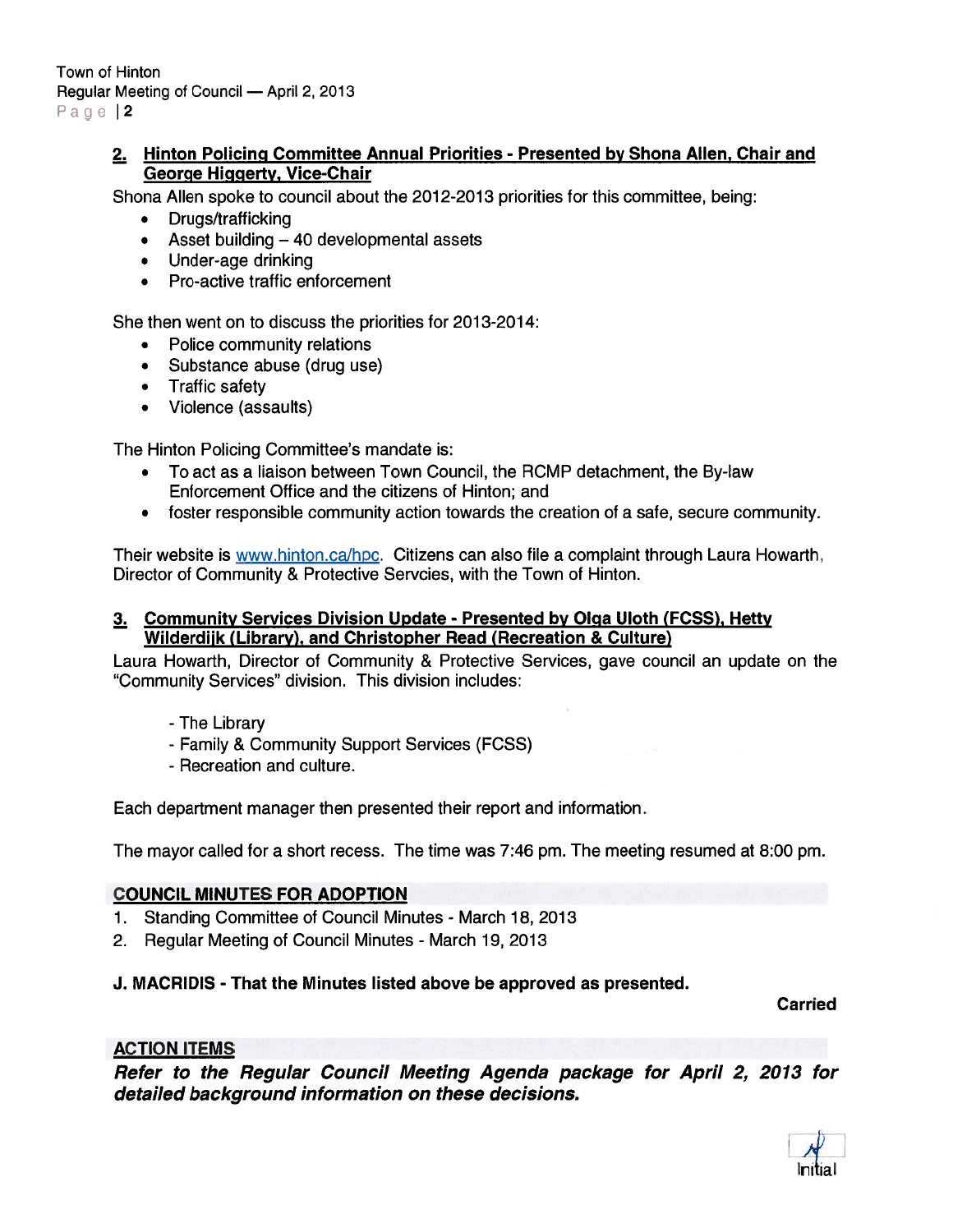### 1. Results of Evaluating the Established School Zone(s)

J. MACRIDIS — That Council adopt options 2 (a) and (b), 3 (a), and 4 as presented. These to be implemented within the 2013 budget with funds realized from the Community Safety Initiatives ("CSI").

Mayor Duncan requested this motion be split respecting the options.

J. MACRIDIS — That Council adopt options 2 (a) and (b), as presented. These to be implemented within the 2013 budget with funds realized from the CSI.

Councillor Ryan Maguhn suggested <sup>a</sup> friendly amendment, which was accepted by Councillor Macridis, that the motion include under 2 (a) "business and industry as partners in our approach". Motion now reads:

J. MACRIDIS — That Council adopt options 2 (a) and (b), as presented, with the inclusion of business and industry as partners in our approach. These to be implemented within the 2013 budget with funds realized from the CSI.

Carried

J. MACRIDIS — That Council adopt option 3 (a) as presented. These to be implemented within the 2013 budget with funds realized from the CSI.

Carried

J. MACRIDIS — That Council adopt option 4 as presented.

**Carried** 

D. CURRIE - That <sup>a</sup> light visible to the activator be installed at all lighted crosswalks. These to be implemented within the 2013 budget with funds realized from the Community Safety Initiatives ("CSI").

J. MACRIDIS - That Council refer this matter back to Administration to determine financial implications of Councillor Currie's motion to the May 7, 2013 Regular Council meeting.

Councillor Ryan Maguhn suggested <sup>a</sup> friendly amendment, which was accepted by Councillor Macridis, to add the words "and other" after "financial". The intention is to also include financial costs for audio, whether for selected crosswalks or all crosswalks, etc. The motion now reads:

J. MACRIDIS - That Council refer this matter back to Administration to determine financial and other implications of Councillor Currie's motion to the May 7, 2013 Regular Council meeting.

Carried

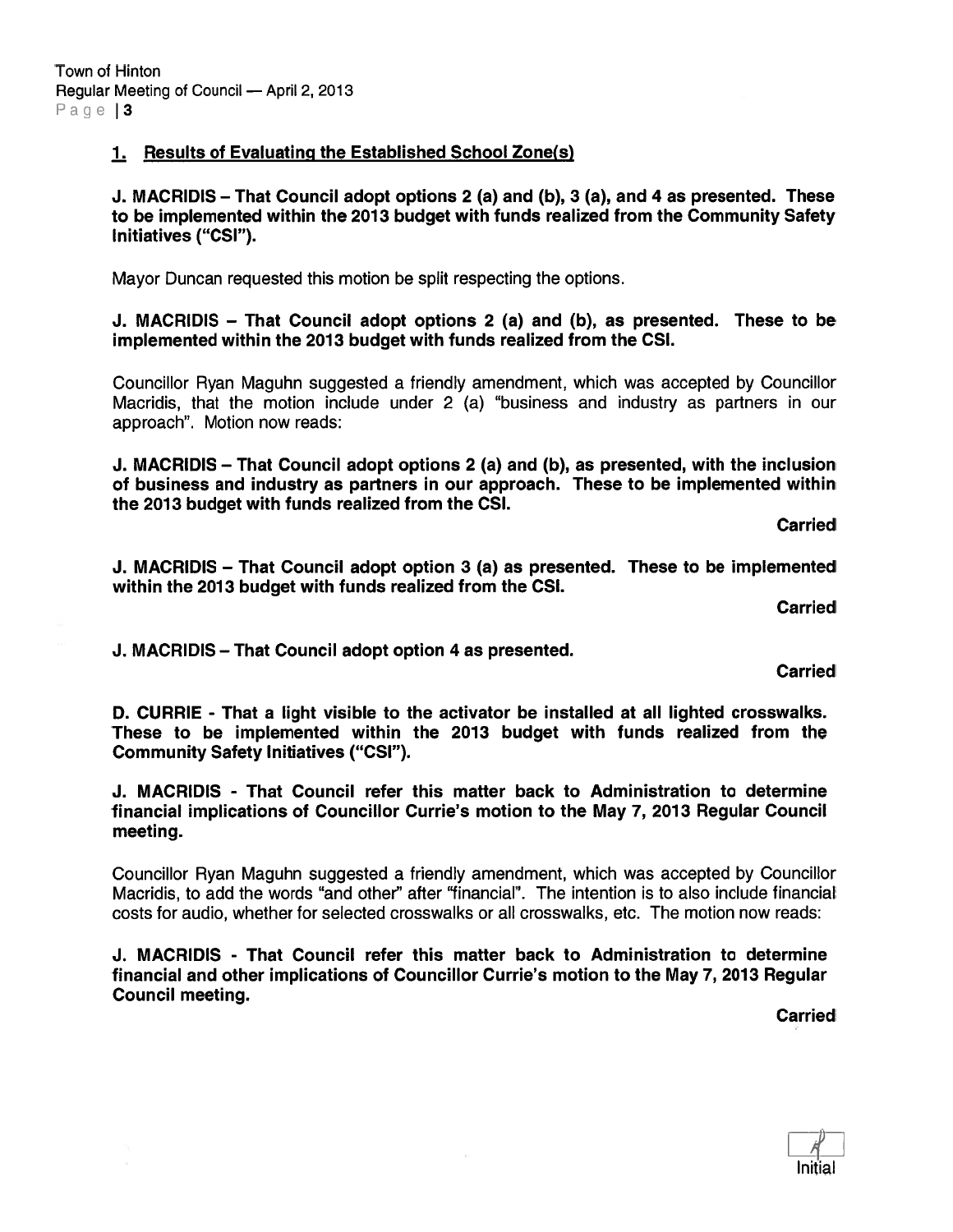2. West Yellowhead Regional Waste Management Authority 2013 Operating Budget J. MACRIDIS - That Council formally adopt the 2013 Operating Budget as recommended by the West Yellowhead Regional Waste Management Authority. **Carried** 3. Land Use Bylaw Amendment #960-48 - Terrace Heights District Phase 2 L. JOHNSTON-MACKAY - That Council give First Reading to Land Use Bylaw Amendment #960-48. Carried 4. 2013 Tax Levy Bylaw J. MACRIDIS - That Council extend the time for the Regular Council meeting beyond 3 hours. Carried The time was 9:30 p.m. J. MACRIDIS - Motion to refer to Standing Committee meeting of April 9, 2013 so administration can bring forth options for consideration. **Carried** 5. Supplementary Property Tax Rate Bylaw # 1083 J. MACRIDIS - That Council gives Bylaw #1083 first reading. **Carried** D. CURRIE - That Council gives Bylaw #1083 second reading. Carried L. JOHNSTON-MACKAY - That Council gives Unanimous Consent for Third reading of Bylaw #1083.  $\tilde{g}$  interaction with Carried D. CURRIE - That Council gives Bylaw #1083 third reading. Carried 6. Jasper:Hinton Airport Agreement with Yellowhead County R. MAGUHN - That Town Council approve entering into an agreemen<sup>t</sup> with Yellowhead County for funding and operations of the Jasper:Hinton airport. **Carried** 7. 2013 Council Representation on Boards & Committees R. MAGUHN - That Council approve the 2013 Council Representation on Boards & Committees as presented in Attachment #1. Carried

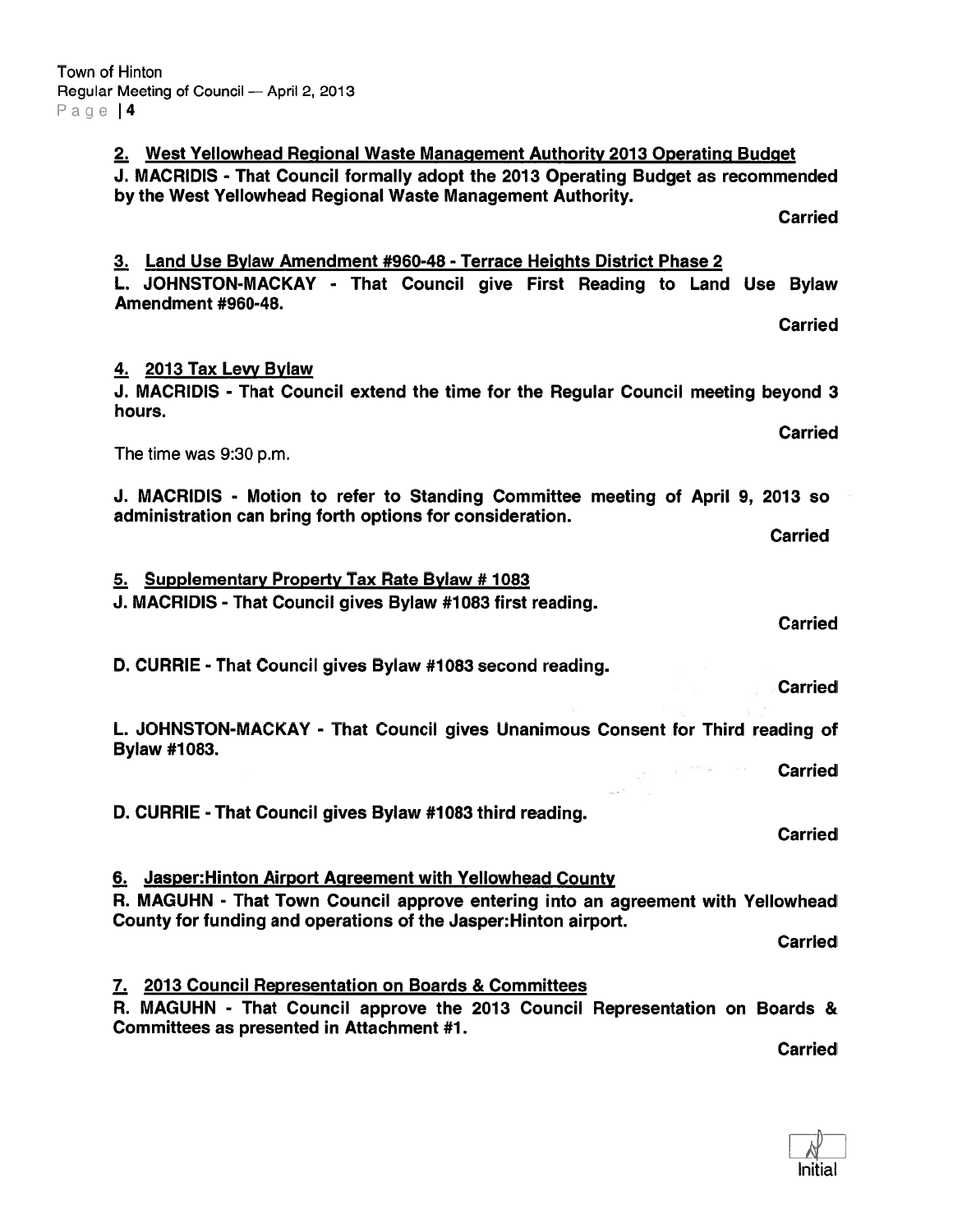Town of Hinton Regular Meeting of Council — April 2, <sup>2013</sup> Page 5

#### INFORMATION ITEMS

- 1. Council Information Package #1 previously circulated March 21, <sup>2013</sup>
- 2. Council Information Package #2 previously circulated March 28, <sup>2013</sup>

Package <sup>1</sup> — Priority item <sup>31</sup> — Maguhn — thank you to Janice for her service to the town.

Mayor - Coalspur continues to move forward. Announced signing of CN to haul coal for the next <sup>6</sup> years and construction of railspur.

### J. MACRIDIS - That Council Information Packages #1 and # <sup>2</sup> be accepted for information. Carried

### REPORTS FROM MAYOR, COUNCIL, TOWN MANAGER

## 1. Council Reporting (Training/Conferences/CEAC, Listening Teams, All Other Committees)

Councillor Dale Currie gave council notice of his intention to make the following motion at the next regular council meeting on April 16, 2013:

#### "I move that Council rescind the motion to approve <sup>a</sup> \$5.00 minimum user fee for Hinton residential customers delivering waste to the landfill effective May 1, 2013."

#### Councillor Lorraine Johnston-MacKay reported:

- reminder that the Rotary Arts Festival is being held April 12-30, 2013; lots of workshops being held this year; contact Creative Campus at 865-2200 for workshops information
- since she is the environment listener, and the snow is melting, she asked that the public
- take the time to <sup>p</sup>ick up any garbage they find laying around;

#### Councillor Ryan Maguhn reported:

• Thanked the Hinton Policing Committee for their presentation this evening.

#### Mayor Ian Duncan reported:

 $\bullet$  Attended the Municipal Government Act review by AUMA last week in Grande Prairie; it was a day of sharing different ideas with other attendees;

#### Councillor Jane Macridis reported:

• The town's <sup>2012</sup> annual repor<sup>t</sup> is now available — she invites everyone to go to the website to view it; hard copies available at all town office facilities; felt it was very well done this year.